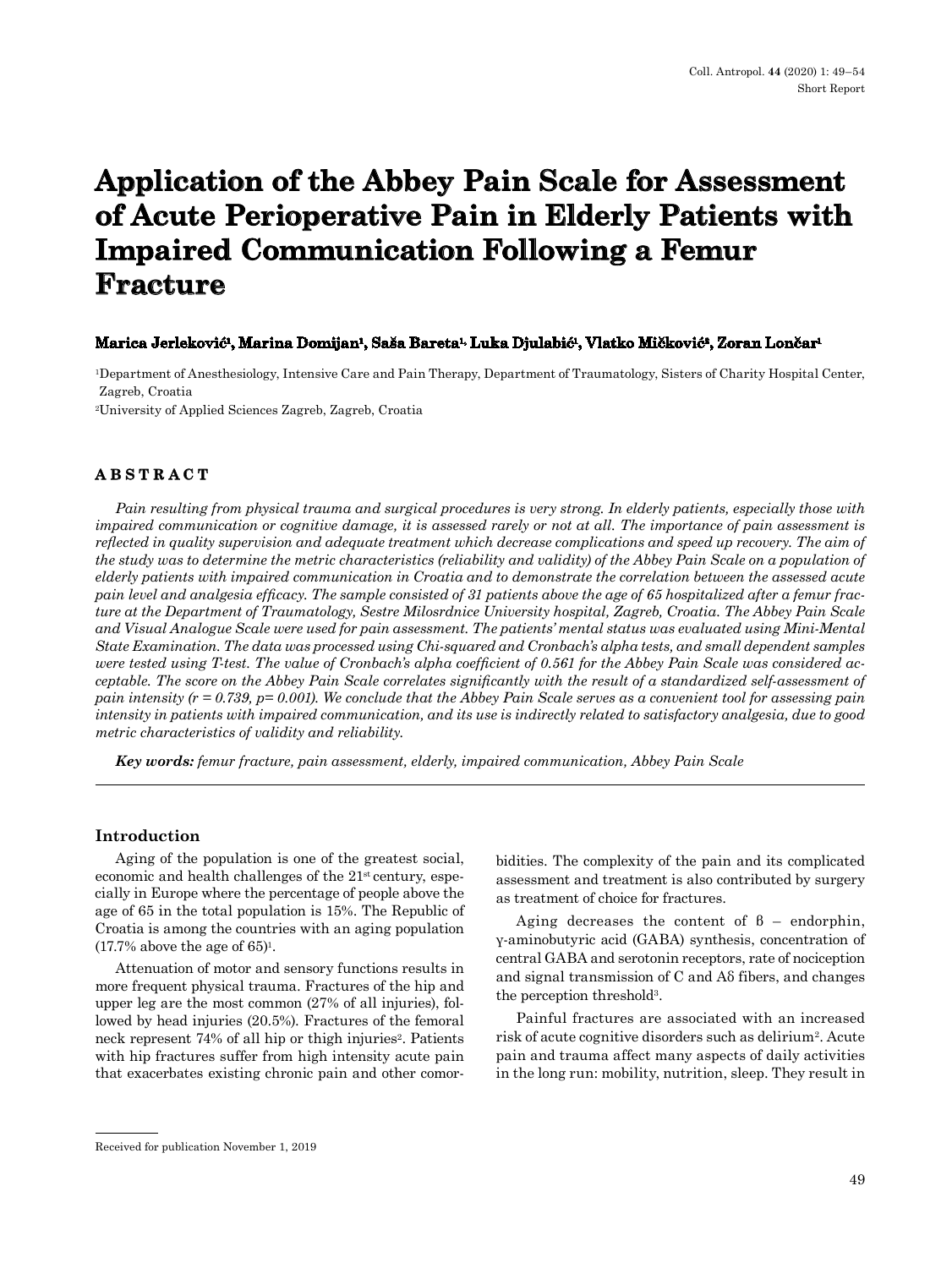agitation, aggression and resistance in the elderly, and ultimately lead to use of psychopharmaceuticals, along with analgesics<sup>4</sup>.

Surgery and anesthesia have negative effects on the elderly population, which is demonstrated by a high prevalence of postoperative delirium and cognitive dysfunction<sup>5</sup>. They are the result of stress response to trauma, as well as altered pharmacokinetics and pharmacodynamics of prescribed drugs in the perioperative period.

Pain assessment is not performed at the required quality level in elderly patients<sup>6</sup>. Pain should be assessed in all patients, including patients with cognitive disorders, using verbal numerical scales (VNS). Acute perioperative pain in elderly patients is assessed using onedimensional scales – numeric or visual analogue scales, while the Faces Pain Rating Scale (Wong-Backer) is not recommended since facial expressions in the elderly can be linked to certain emotions unrelated to pain. These tools can also be used for people with visual and hearing impairment, as well as people with light cognitive impairment. Around 75% of the elderly with mild cognitive impairment and 57% of those with moderate impairment can use standardized one-dimensional scales. None of the patients with severe cognitive impairment can use these tools2. Descriptive pain assessment is more appropriate for elderly people, people with cognitive impairment or mild dementia<sup>6</sup>.

Dementia is the most common cognitive disorder in the elderly. It is characterized by weakened memory, personality changes, difficulties in communicating and processing commands, and loss of judgment, abstract thinking, and language skills. In this complex state, patients have a lower threshold of susceptibility to pain with an increased tolerance threshold, since they are unable to cognitively recognize and interpret pain7. Dementia significantly hampers pain assessment. Common behaviors associated with pain can be absent, while symptoms attributed to dementia can actually be painrelated behaviors. Aggressive behavior can actually be pain that the patient cannot otherwise express<sup>8</sup>.

Pain assessment in patients with impaired communication, with cognitive impairment and dementia is performed during the course of treatment, always alongside analgesia, to see if the behavior is related to pain. Preliminary assessment of mental status using the Mini Mental State Exam (MMSE) or other cognitive instruments is required beforehand<sup>9</sup>. In the MMSE the maximum score is 30, and the cognitive function limit is 24, but may be lower depending on the level of education of the participant.

Although one-dimensional scales are standardized pain assessment tools, elderly patients are assessed using observational tools – by observing behaviors that are indicative of pain (facial expression, vocalization, body position, and level of cooperativity). Each behavior is evaluated individually, and their sum formulates the final pain score. In this way the assessor recognizes

50

painful behaviors that have been shown to be valid in assessing pain in patients with impaired communication skills when it is difficult to distinguish between painrelated behavior and the basic diagnosis.

The Abbey Pain Scale (APS), an observational pain assessment tool, was originally developed in 2004 for people with dementia10. It consists of six elements (vocalization, facial expression, change in body language, behavioral change, physiological changes, and physical changes) which are assessed through 4 response modalities: absent (0), mild (1), moderate (2) and severe (3), with total value ranging from 0–18. After adding up the points assigned to the modalities, the result is interpreted based on the following scale: 0–2 stands for no pain, 3–7 stands for mild pain, 8–13 stands for moderate pain, and 14 or more points stand for severe to unbearable pain.

The aim of this study was to determine the metric characteristics (reliability and validity) of the Abbey Pain Scale on a population of elderly patients with impaired communication in Croatia and to demonstrate the correlation between the assessed acute pain level and analgesia efficacy.

## **Patients and Methods**

The study was conducted on 31 patients aged 65 or older, hospitalized after a femur fracture in the Department of Traumatology, Sestre milosrdnice University hospital, Zagreb, Croatia. The approval of the Institution's Ethics Committee was obtained for the purposes of the research, and patients or their next of kin signed informed consent forms. The research was conducted in a period of 8 months. Patients younger than 65 years of age, and patients from whom the informed consent was not obtained were not included in the study.

The Abbey Pain Scale (APS) was used for pain assessment in all patients regardless of their physical and/ or cognitive impairment. Permission to use the scale was obtained from its co-author, Dr Anita De Bellis. Mental status was assessed using the Mini Mental State Exam (MMSE) in all patients before the APS was used. After assessing pain with the Abbey Pain Scale, the Visual Analogue Scale (VAS) was used. Numeric Rating Scale (NRS) was used in visually impaired patients. In both, VAS and NRS, pain is assessed with values 0–10, where 0 denotes no pain, 1–3 denotes mild pain, 4–6 denotes moderate pain, and 7–10 denotes severe pain.

The SPSS statistical program was used for data processing. The data was processed using Chi-squared and Cronbach's alpha tests, i.e. correlation tests, with the statistical significance level p <0.05 and small dependent samples were tested using t-test.

## **Results**

Out of 31 patients (74.2% women and 25.8% men) at the age of 65 or above hospitalized after a femur fracture, 12.9% patients had impaired vision, 12.9% patients had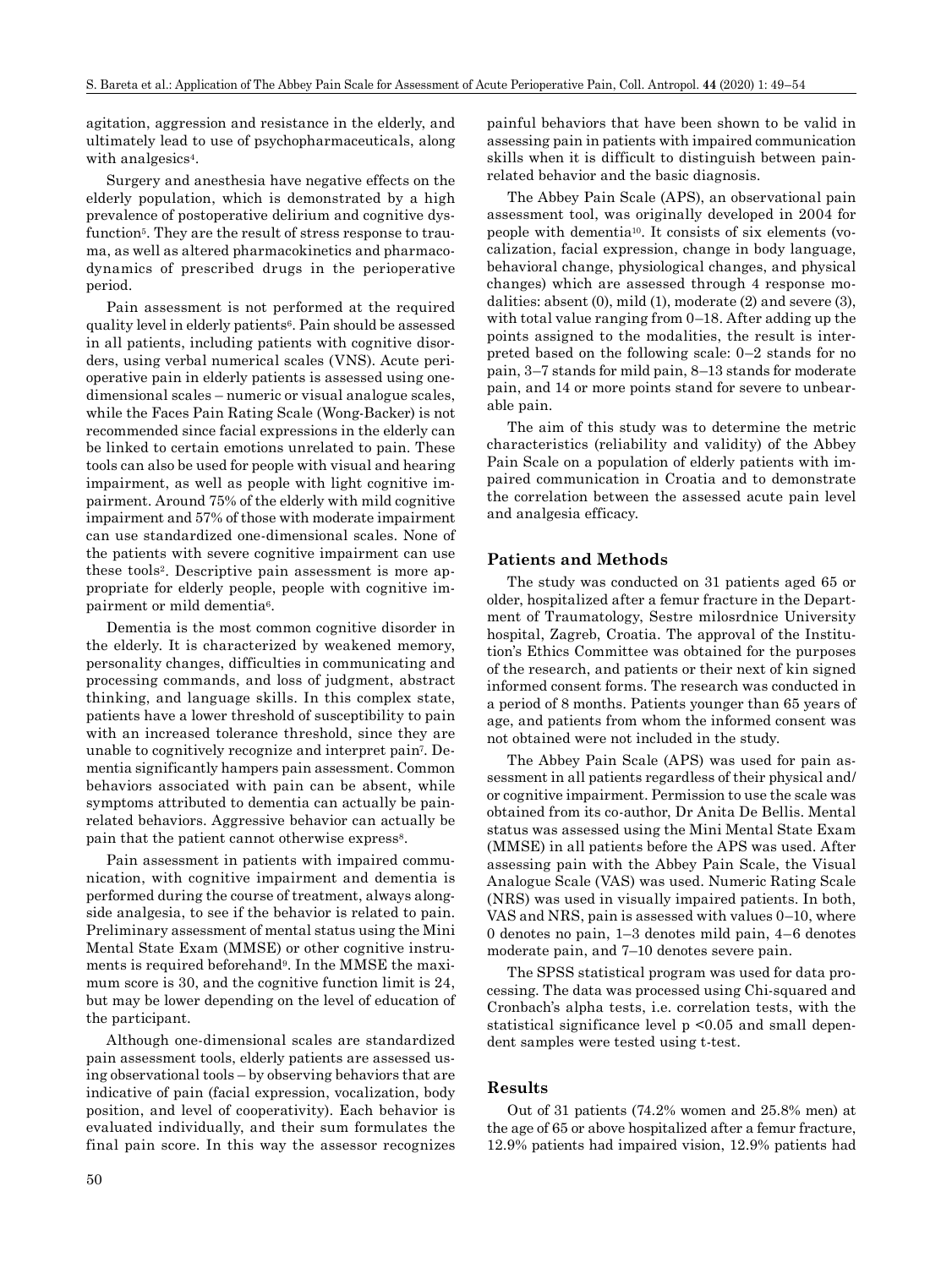impaired hearing, and 6.45% patients had Alzheimer's disease.

The reliability of the Abbey Pain Scale was determined by the internal consistency method, expressed by the Cronbach's alpha coefficient. The value of Cronbach's alpha coefficient of 0.561 is considered acceptable. If we removed the ''Physical Changes'' item from the calculation of the internal consistency coefficient, the reliability of the Abbey Pain Scale in this sample would increase to 0.7, which would put it into the category of a sufficiently reliable measuring instrument (Table 1).

In order to determine the validity of the Abbey Pain Scale, the assessment of the pain of our subjects using the Abbey Pain Scale was correlated with the VAS scale before and after analgesia. This correlation is  $r = 0.739$  and it is significant at  $P = 0.001$ . The score on the Abbey Pain Scale correlates significantly with the result of a standardized self-assessment of pain intensity (VAS) (Table 2).

Analysis of the results obtained with the Abbey Pain Scale before and after analgesia shows a statistically significant difference in the results obtained (mean: 4,677; SD 2,880; SEM 0,517; CI 95%; t 9,044; df 30). T-test on small dependent samples (results of the same subjects on

| RELIABILITY OF THE ABBEY PAIN SCALE AFTER EXCLUSION OF ONE ITEM                                                 |       |                                                                                            |                                      |                                 |                                              |  |  |  |
|-----------------------------------------------------------------------------------------------------------------|-------|--------------------------------------------------------------------------------------------|--------------------------------------|---------------------------------|----------------------------------------------|--|--|--|
|                                                                                                                 |       | Arithmetic mean if Variance (dispersion)<br>the item is cancelled if the item is cancelled | Corrected items -<br>corrected total | Squared multiple<br>correlation | Cronbach's Alpha if<br>the item is cancelled |  |  |  |
| <b>VOCALISATION</b><br>(quiet whimpering, groaning, crying)                                                     | 10.65 | 3.503                                                                                      | .500                                 | .547                            | .416                                         |  |  |  |
| <b>FACIAL EXPRESSION</b><br>(looking tense, frowning, looking)<br>frightened)                                   | 10.29 | 4.280                                                                                      | .354                                 | .337                            | .502                                         |  |  |  |
| <b>CHANGE IN BODY LANGUAGE</b><br>(fidgeting, rocking, guarding part of<br>body, withdrawn)                     | 10.58 | 4.652                                                                                      | .199                                 | .179                            | .554                                         |  |  |  |
| BEHAVIOURAL CHANGE<br>(increased confusion, refusing to eat,<br>alteration in usual patterns)                   | 11.26 | 3.131                                                                                      | .586                                 | .466                            | .355                                         |  |  |  |
| PHYSIOLOGICAL CHANGE<br>(temperature, pulse or blood pressure<br>outside normal values, redness or<br>paleness) | 10.94 | 4.062                                                                                      | .345                                 | .200                            | .498                                         |  |  |  |
| PHYSICAL CHANGES<br>(skin tears, bedsores, arthritis,<br>contractures, previous injuries)                       | 11.29 | 4.546                                                                                      | $-.007$                              | .187                            | .692                                         |  |  |  |

**TABLE 1**

#### **TABLE 2**

#### CORRELATION OF TOTAL SCORES OBTAINED WITH ABBEY PAIN SCALE BEFORE AND AFTER ANALGESIA

|                            |                                 | APS score before<br>analgesia | VAS score before<br>analgesia | APS score after<br>analgesia | VAS score after<br>analgesia |
|----------------------------|---------------------------------|-------------------------------|-------------------------------|------------------------------|------------------------------|
| APS score before analgesia | Pearson correlation coefficient |                               | $.612**$                      | $.394*$                      | .195                         |
|                            | Significance                    |                               | .001                          | .028                         | .362                         |
|                            | N                               | 31                            | 24                            | 31                           | 24                           |
| VAS score before analgesia | Pearson correlation coefficient | $.612**$                      | $\mathbf{1}$                  | $.434*$                      | $.458*$                      |
|                            | Significance                    | .001                          |                               | .034                         | .024                         |
|                            | N                               | 24                            | 24                            | 24                           | 24                           |
|                            | Pearson correlation coefficient | $.394*$                       | $.434*$                       | 1                            | $.739**$                     |
| APS score after analgesia  | Significance                    | .028                          | .034                          |                              | .000                         |
|                            | N                               | 31                            | 24                            | 31                           | 24                           |
| VAS score after analgesia  | Pearson correlation coefficient | .195                          | $.458*$                       | $.739**$                     | $\mathbf{1}$                 |
|                            | Significance                    | .362                          | .024                          | .000                         |                              |
|                            | N                               | 24                            | 24                            | 24                           | 24                           |

\* Correlation is significant at level 0.05

\*\* Correlation is significant at level 0.01.

APS - Abbey Pain Scale, VAS - Visual Analogue Scale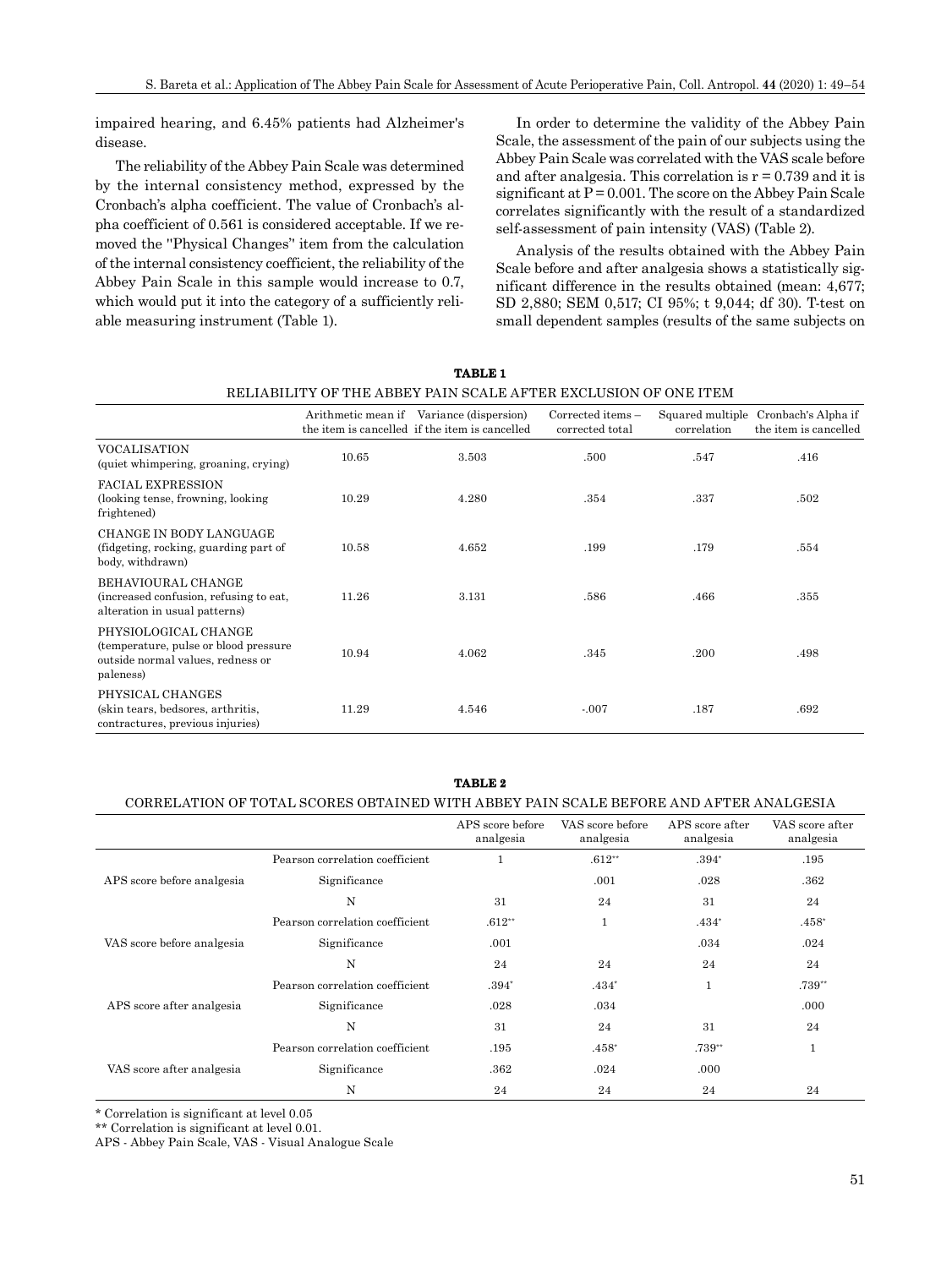| <b>TABLE 3</b>                                               |       |       |                    |                                              |       |       |    |                              |
|--------------------------------------------------------------|-------|-------|--------------------|----------------------------------------------|-------|-------|----|------------------------------|
| DEPENDENT SAMPLE T-TEST                                      |       |       |                    |                                              |       |       |    |                              |
|                                                              |       |       | Paired Differences |                                              |       |       |    |                              |
| Pair                                                         | Mean  | SD    | <b>SEM</b>         | 95% Confidence Interval<br>of the Difference |       |       | df | Significance<br>$(2-tailed)$ |
|                                                              |       |       |                    | Lower                                        | Upper |       |    |                              |
| APS score before<br>analgesia - APS score<br>after analgesia | 4.677 | 2.880 | .517               | 3.621                                        | 5.734 | 9.044 | 30 | .000                         |

APS - Abbey Pain Scale

the Abbey Pain Scale measured before and after analgesia) showed a statistically significant difference in pain experience before and after analgesia, showing that the Abbey Pain Scale was sensitive to determining the effect of analgesia in patients in the perioperative period (Table 3).

#### **Discussion**

The results of this study show that the Abbey Pain Scale (Cronbach's alpha= 0.561) possesses good metric characteristics and that the previously set hypotheses of validity and reliability have been confirmed. In older age patients, communication is usually hindered due to hearing and visual impairment, as well as cognitive impairments, making it difficult to assess pain. As the subjects could not independently verbalize the pain intensity, it was necessary to use a tool to assess the pain subjectively.

It is precisely the Abbey Pain Scale, developed to assess pain in patients with late stages of dementia, that proved efficient and effective10. The development of this tool and its testing was carried out in 24 different care institutions for elderly patients in four Australian states (South Australia, New South Wales, Queensland and Victoria). 236 elderly patients with late-stage dementia participated in research, ranging in age from 60 to 97 (average age 83). The second study was conducted in 17 homes for the elderly and infirm in Belgium<sup>11</sup>. 157 subjects who could not verbalize pain (78% women and 22% men) participated in this study, having similar sex distribution as in our study.

General cognitive abilities can be affected by different social, demographic and health variables. Age and level of education have a significant impact on MMSE results, with the level of education having a greater impact than  $age<sup>12</sup>$ . In our study, assessment of mental status using the MMSE did not give realistic results, which is explained by the fact that 42% of the patients listed primary school as their highest level of education.

Out of a total of 31 patients in our study, 7 could not verbalize their pain level. Visually impaired patients could not express pain intensity using VAS. Instead, they reported it using a numeric rating scale of 0–10. In patients with impaired hearing it was necessary to speak more slowly, in a more pronounced manner and more loudly. Due to difficulties with a mathematical question (counting backwards of 100, subtracting 7), subjects with a lower level of education received a lower score on the MMSE. Most of them also could not assess their pain intensity using VAS.

Quality pain assessment is critical for its treatment. Pain can and must be assessed in all patients, regardless of age and cognitive impairment, under the condition that a proper tool is selected. Pain intensity scores measured before and after analgesia show that the Abbey Pain Scale is a good tool for patients with impaired communication. In our study, pain intensity reduction was statistically significant ( $p<0.001$ ), with total pain scores before and after administration of analgesia of 13±3 and 9±2, respectively. An Australian study showed an average pain score of 9.02±3.75 before analgesia, followed by 4.21± 3.20 after administering analgesia, p <0.00110.

Reliability and validity are one of the basic metric characteristics of a test or measuring instrument in general. Reliability and validity of the Abbey Pain Scale were confirmed by Jennifer Abbey and associates<sup>10</sup>. Another study compared the validity of three pain assessment scales in patients with impaired communication and also showed that the Abbey Pain Scale had good psychometric values and provided evidence of its reliability and validity12. Both studies do not rule out further revisions, but consider the Abbey Pain Scale to be sufficiently valid and reliable. The previously mentioned Belgian research concluded that facial expression, vocalization and body language serve as pain indicators in 80% of cases, and physiological changes (pressure, pulse, temperature) were not considered as reliable indicators<sup>13</sup>. In the United Kingdom, the Abbey Pain Scale is recommended by institutions such as the Royal College of Physicians, British Geriatric Society, and British Pain Society6.

#### **Conclusions**

Elderly patients with femur fractures suffer from severe pain. The cause lies in inadequate pain assessment or its absence in situations when communication is hampered. Quality pain assessment is an important precondition for adequate analgesia, positive course of treatment and faster recovery and return to daily activities. The golden standard for the assessment of pain is the patient's self-reporting. However, a tool for quality subjective assessment of pain is required if pain cannot be verbalized. The Abbey Pain Scale proved to be valid and reliable in